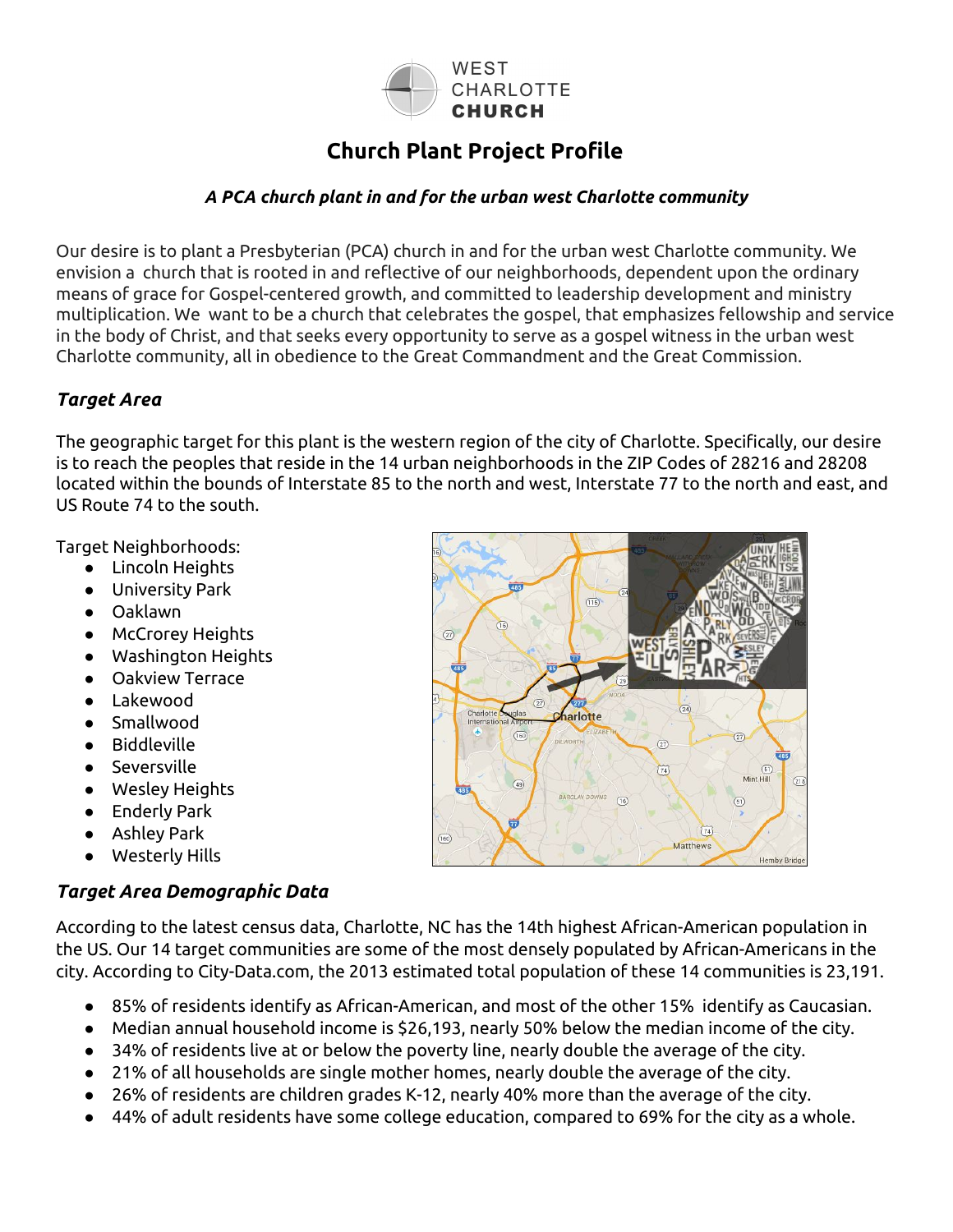In summary, this is primarily an African-American, low-income, area with limited access to higher education and a high percentage of fragile family structures. However, over the past few years, the communities closest to Charlotte's Uptown, particularly the Biddleville and Wesley Heights neighborhoods, have begun experiencing an influx of young, mainly white, upwardly-mobile professionals, and with them, new public and private revitalization initiatives.

#### *Churches in Target Area*

We have identified 62 churches in the target area. To our knowledge, all 62 churches are Protestant or nondenominational mono-ethnic black churches.

- 37%: Non-denominational/unidentified denominational affiliation
- 24%: Baptist (including American, National, Primitive, and Missionary Baptist churches)
- 19%: Pentecostal/Apostolic
- 8%: Methodist (UMC, AME-Zion)
- 5%: Presbyterian (PCUSA)
- 6%: Other

*There are no evangelical Reformed churches in the target area.*

## *Major Public Institutions/Resources In Target Area*

- K-12 Public Schools: 12
- Public Libraries: 1
- Public Recreation Centers: 4
- Public Parks: 13
- Police Stations: 2
- Fire Stations: 2

## *Colleges/Universities in Target Area*

Johnson C. Smith University (JCSU) is a small, private, coed, four-year, liberal arts HBCU (historically black college/university). It is located on 100 acres in the Biddleville community of west Charlotte, and describes itself as "Charlotte's Premier Urban University."

JCSU was established in 1867 by the NC Catawba Presbytery as a seminary to train African-American Presbyterian ministers. The divinity school moved to Atlanta in 1969, but campus officials have expressed to us a desire to begin taking steps towards bringing the divinity school back to Charlotte. A large chapel remains on campus, and may be available for rental for Sunday worship.





JCSU has approximately 1450 students, of which 85% are African-American, 3.5% are international, and fewer than 1% are Caucasian. Approximately 59% of its students are from out of state, and 75% live on campus. Of the students who applied (88%), 97% of them qualified for need based aid.

According JCSU's website, 42% of freshmen "frequently engage in spiritually enhancing activities like worship, meditation, and prayer." However, JCSU has very few on-campus Christian organizations. The only national evangelical organization currently on campus is Fellowship for Christian Athletes. Other Christian organizations/groups on campus include P.U.S.H. (Pray Until Something Happens) and a Bible study group organized by the director of the Spiritual Life Center.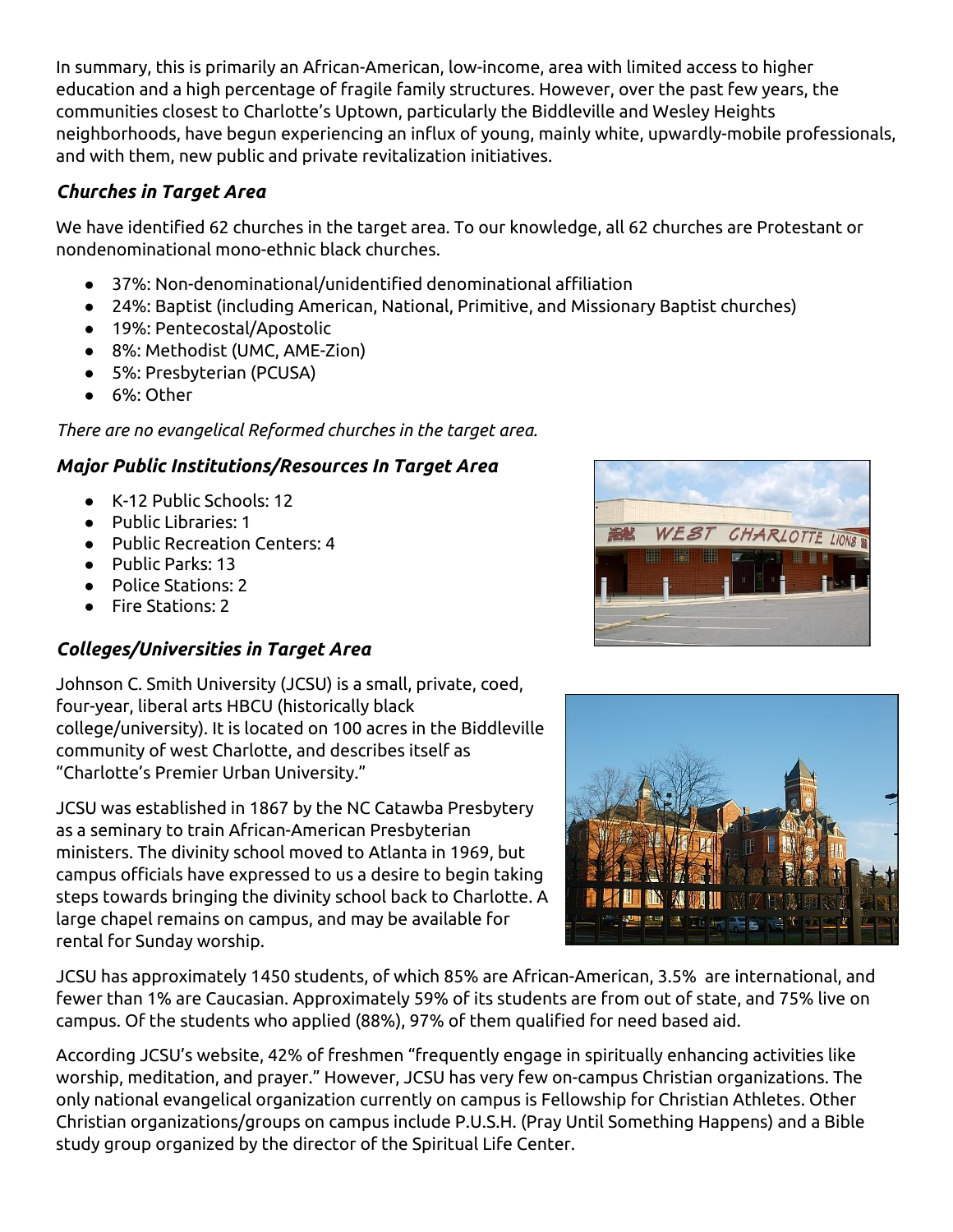#### *Evangelical Seminaries Near Target Area:*

- Charlotte Christian Theological Seminary
- Gordon-Conwell Theological Seminary
- Reformed Theological Seminary
- Southern Evangelical Seminary

## *Key Aspects of Mission and Vision*

Our desire is to plant a Presbyterian (PCA) church in and for the urban west Charlotte community. We envision a church that is rooted in and reflective of our neighborhoods, dependent upon the ordinary means of grace for Gospel-centered growth, and committed to leadership development and ministry multiplication. We want to be a church that celebrates the gospel, that emphasizes fellowship and service in the body of Christ, and that seeks every opportunity to serve as a gospel witness in the urban west Charlotte community, all in obedience to the Great Commandment and the Great Commission.

- "Parish" ministry:
	- Emphasis on the target area of *west Charlotte*
	- Emphasis on *intentional outreach* (to individuals, institutions, community groups and organizations)
	- Emphasis on *strategic use of resources* (to reflect demographics of the community, including racial, socioeconomic, and educational factors)
	- Emphasis on *cultural self-awareness* (regarding avoidance of structural and stylistic, as well as other hurdles to cross-cultural ministry)
- "Ordinary means of grace" ministry:
	- Emphasis on *simplicity* in general
	- Emphasis on *corporate worship* (strong biblical teaching, weekly communion, and practically applying the principle of *lex orandi lex credendi*)
	- Emphasis on *pastoral visitation* (high view of benefits and responsibilities of church membership, discipleship of all members, and the proactive exercise of church discipline)
	- Emphasis on *fellowship* (the importance of shared life together, love for one another, and bearing one another's burdens)
	- Emphasis on *prayer* (structured into all aspects of ministry in both preparation and practice)
- "Multiplication" of ministry:
	- Emphasis on reaching out to *Johnson C. Smith*
	- *○* Emphasis on close relationships with *area seminaries*
	- Emphasis on identifying, discipling, and supporting *potential future elders and pastors*
	- Emphasis on raising up African-American leaders in particular
	- Emphasis on leading by plurality by carefully *organizing and delegating the work of ministry*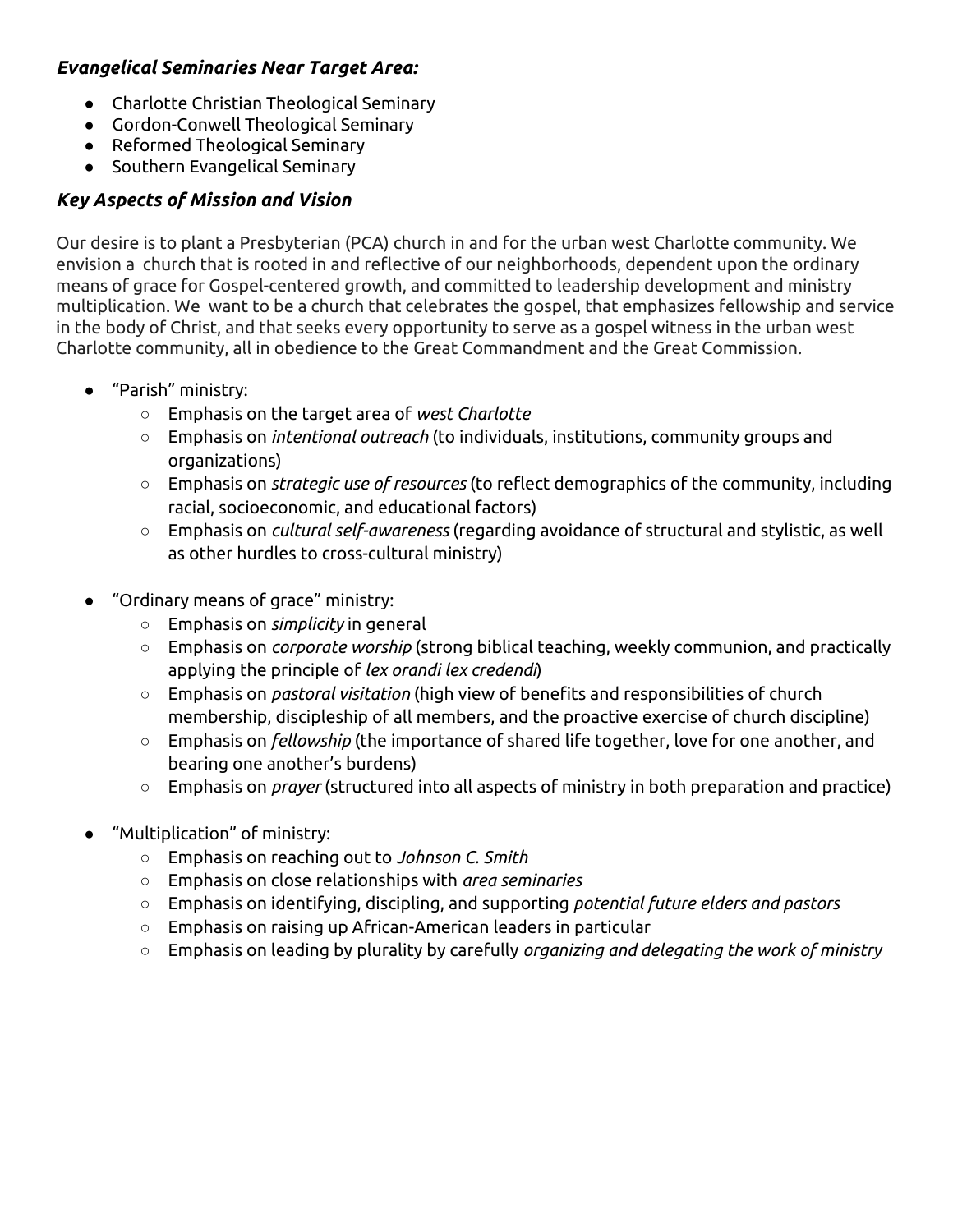## *Charles McKnight's Sense of Call to Plant a Church in West Charlotte:*

Eight years ago I sensed a strong call to plant and grow a PCA church in an urban, African-American, under-resourced context. Church planting in west Charlotte is the fruition of this calling. Since childhood, I've watched my father give his life personally and vocationally to gospel ministry among under-resourced African-Americans in Eastern N.C. In retrospect, the Lord used my father's influence to bend my heart towards a unique gospel burden for this demographic.



In my early twenties I had the

pleasure of being discipled and mentored by Drew Martin during my time under his pastoral leadership at Sandhills Presbyterian. Drew and the session of Sandhills provided me with several opportunities to test and discern my sense of call to pastoral ministry, and helped shepherd me towards a season of deeper discernment of and preparation for this call through seminary training at Reformed Theological Seminary (RTS) in Charlotte N.C.

A primary reason I chose RTS-Charlotte was that the seminary's location allowed me to receive both mentorship as an intern under the only African-American PCA senior pastor in NC, Howard Brown, and to become part of a local church (Christ Central) that desires to plant churches in non-traditional PCA contexts. During my time under Howard's tutelage, I received a broad array of opportunities to test not only a call to pastoral ministry and to church planting, but also a call to minister among African-Americans.

During my time in seminary, my wife and I also had the privilege of serving as domestic missionaries with Apartment Life, a ministry to apartment residents in the city of Charlotte which gave us several years of training in the art and science of cross-cultural evangelism. Furthermore, the Lord has used my time at Christ Central as both an intern and now as an Assistant Pastor, to deepen my appreciation for ministry in and among individuals from diverse racial, ethnic, cultural and socioeconomic backgrounds. The Lord has used our time in Charlotte to clarify our sense of call by developing within us a heart for the people of the urban west Charlotte area. After relocating and residing in the West Charlotte community of McCrorey Heights for over a year, our love for, and desire to plant in west Charlotte only increased. We recently purchased a home in the Washington Heights neighborhood, located in the heart of our target area. This internal sense of call to church plant in west Charlotte has been externally confirmed by the MNA church planters assessment center and the session of Christ Central Church. Currently, I embrace the opportunity to cast the vision for ethnic and multi-ethnic church planting in the Central Carolina Presbytery (CCP) as a member of the CCP Ethnic Church Planting subcommittee.

I am overjoyed that the Lord has seen fit to allow our relationship with the Martins to come full-circle to partner in visioning for a church plant in west Charlotte.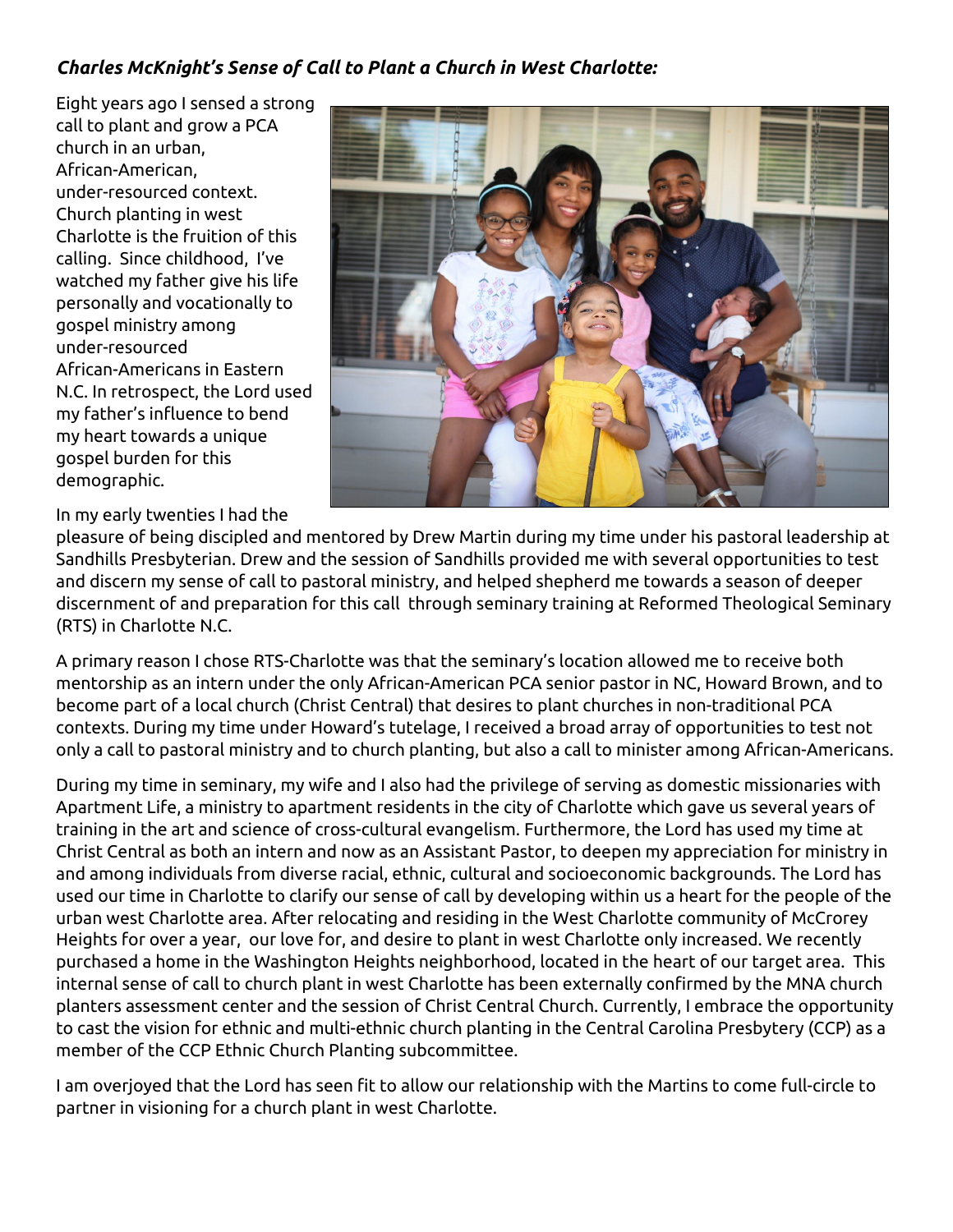## *Drew Martin's Sense of Call to Plant a Church in West Charlotte:*

My life and Christian experiences have given me the desire to be part of a church plant in a diverse urban context with the opportunity to train pastors for ministry, and this church plant in west Charlotte represents a unique opportunity to pursue this desire.

Having grown up in a military family and having lived for at least three years each on the west coast, in the midwest, in the south, and in the northeast of the United States, as well as in Japan, I always have been interested in and accustomed to cross cultural experiences. My wife Meg and I, both by intentional choice and by God's providence, have been called to serve in a series of diverse environments before, during, and especially since my time in seminary. Our



experience in Nashville was particularly formative, as we lived in a transitional urban neighborhood and Meg coordinated a Young Life ministry to teen mothers from a variety of economic and racial backgrounds. Furthermore, through adoption we ourselves have become a multiracial family.

In addition to these experiences, my time working on my PhD at Vanderbilt provided me with depth not only in my primary area of study (history and theology), but also in cultural theories related to race and socioeconomics. Living in west Charlotte puts me in close proximity to a number of colleges and seminaries where I can utilize my PhD in order to teach in an adjunct capacity, thus fulfilling my sense of bivocational call to both the church and the academy, and also providing a unique opportunity to attract and train seminary interns, a ministry close to my heart.

I long for the PCA to bring the gospel to the groups it presently struggles to reach, and also to enjoy the benefits of a body of Christ more reflective of the cultural diversity within its geographical bounds. All these experiences inform that passion as well as my sense of call to ministry. Finally, Meg and I both have a deep respect, trust, and love for Charles, Charlotte, and their family, and a desire to share life and ministry with them, as well as the vision for this church plant in west Charlotte. I cannot imagine a more ideal set of circumstances in which my and Meg's gifts and passions could be utilized.